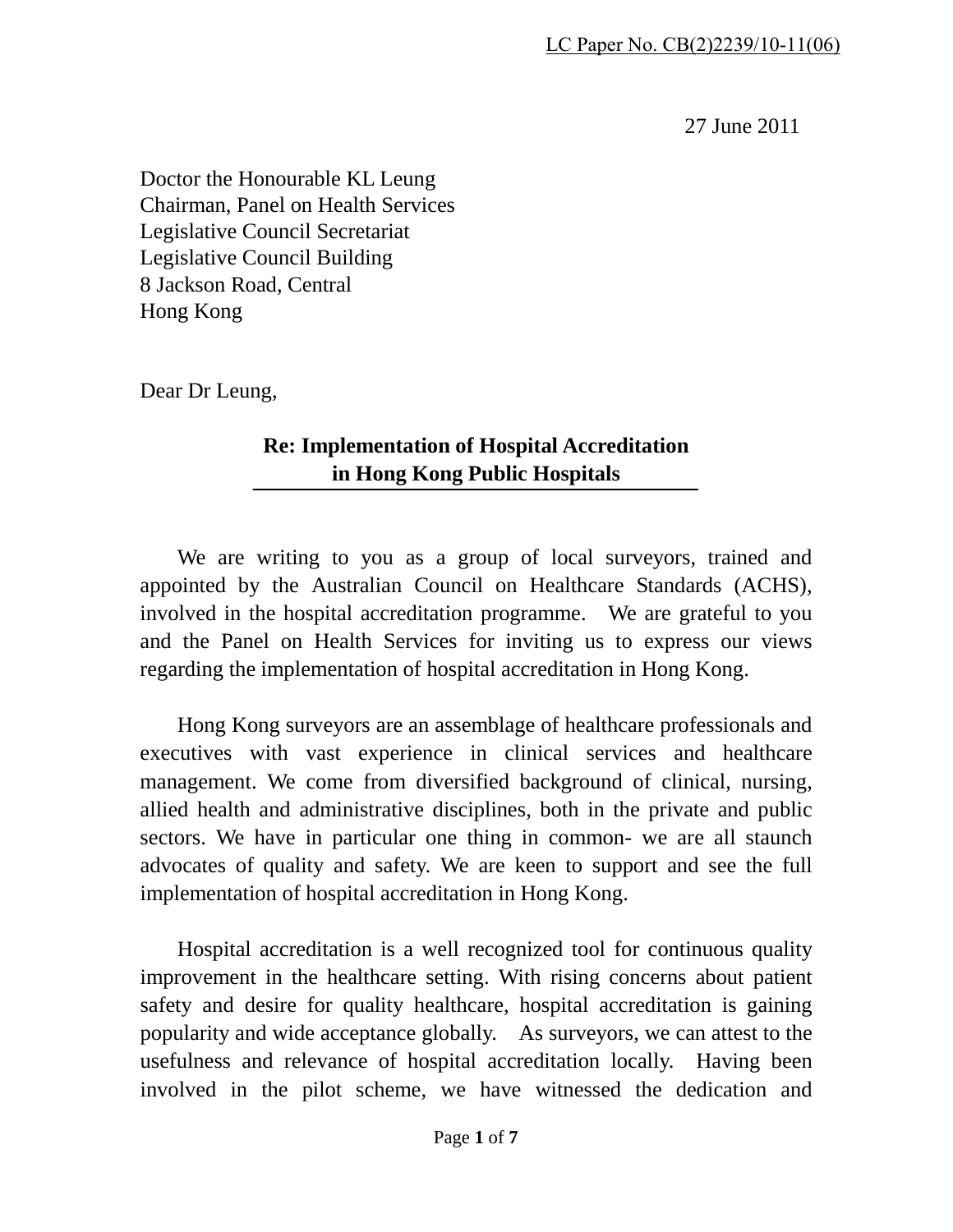commitment of healthcare workers in using accreditation as the tool to bolster quality in domains such as clinical safety, care efficacy and patient experience in alignment with international standards. We have encountered exemplary examples of improvement which include but not limited to escalation of standards in disinfection, sterilization and infection control practices; modernization of care delivery processes and service delivery models; enhancement of patient safety and risk management in clinical areas and improvement in end of life care. The potential impacts and benefits of these and other improvements brought about by the pilot hospital accreditation scheme are huge and far-reaching, and ultimately the beneficiaries are our patients, staff and members of the public.

Hospital accreditation with the use of ACHS Standards is new to our public hospitals. We fully recognize that both local surveyors and hospitals involved in the pilot scheme are still in a learning phase. We fully appreciate that frontline staff may be faced with uncertainty and additional work in the course of undertaking hospital accreditation. However, with the experience gained in the pilot scheme, we are convinced that Hong Kong is now much better poised to take the hospital accreditation scheme forward. With prudent planning and pacing of the hospital accreditation programme, additional effort invested in staff education and engagement, and provision of appropriate matching manpower and resources to assist hospitals and staff, we are confident that the future extension of the accreditation scheme to more public hospitals would be a success.

Hospital Accreditation is a thousand mile journey, for which we have only embarked on the first step. With its many benefits, we sincerely hope that all Members of the Panel on Health Services will support the implementation of hospital accreditation so that the public healthcare system can ride on this opportunity to achieve better care for our patients, our staff and our community.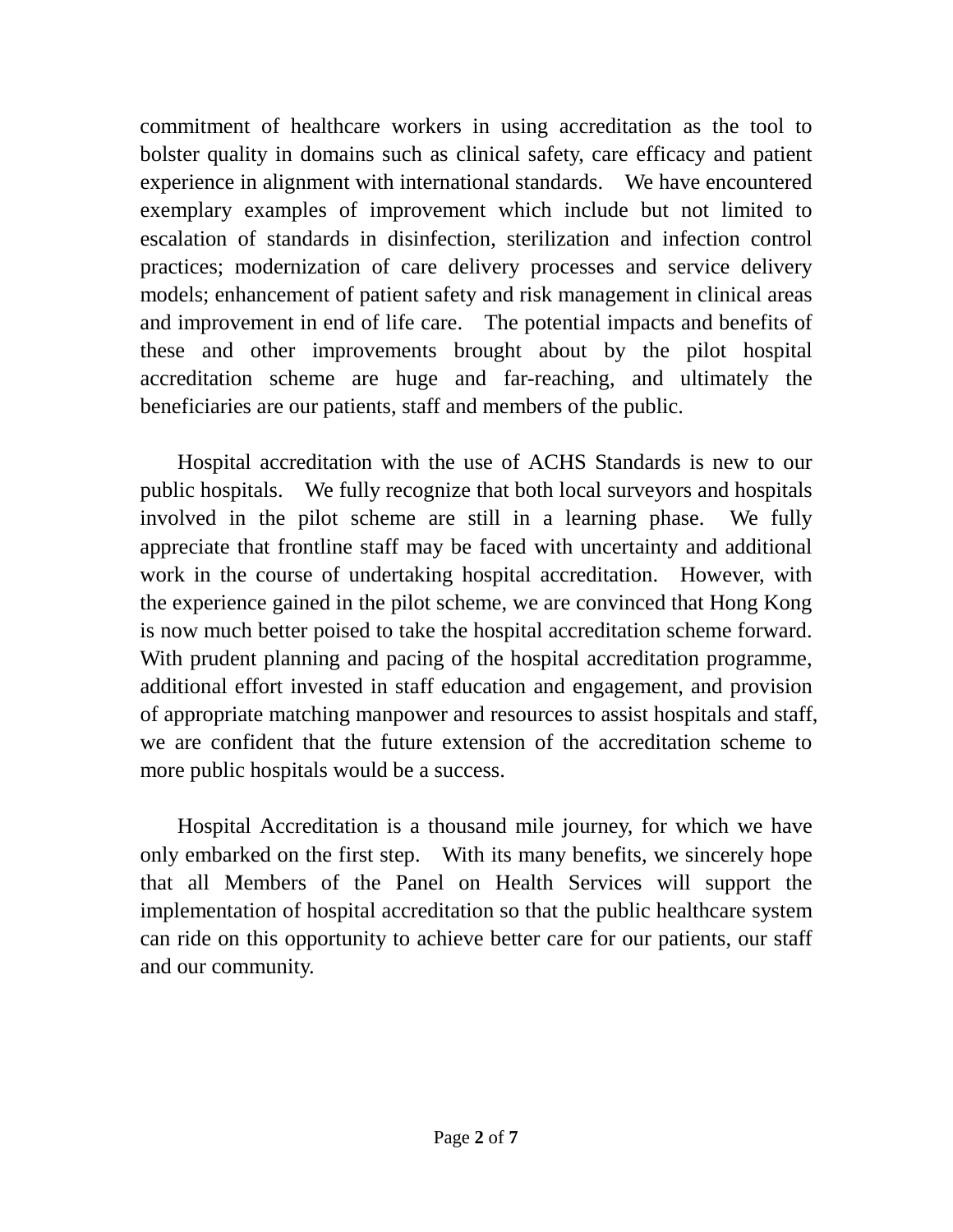Yours sincerely,

SaciCheag

Dr Grace Cheng

Cheydel.

Dr Yin Chi Cheng



Dr Michael Cheung



Dr Alexander Chiu





Ms Kate Choi

Cluster Coordinator (Quality & Standards) Kowloon Central Cluster Hospital Authority

Consultant (Anaesthesiology & Operating Theatre Services) Queen Elizabeth Hospital, Hospital Authority

Consultant (Surgeon) Department of Surgery North District Hospital Hospital Authority

Cluster Director (Quality and Safety) Hong Kong West Cluster Hospital Authority

Dr Lily Chiu Consultant (Centres of Excellence) Hospital Authority

> Clinical Audit Manager Queen Mary Hospital Hospital Authority

Dr Billy Chui Senior Family Physician Evangel Hospital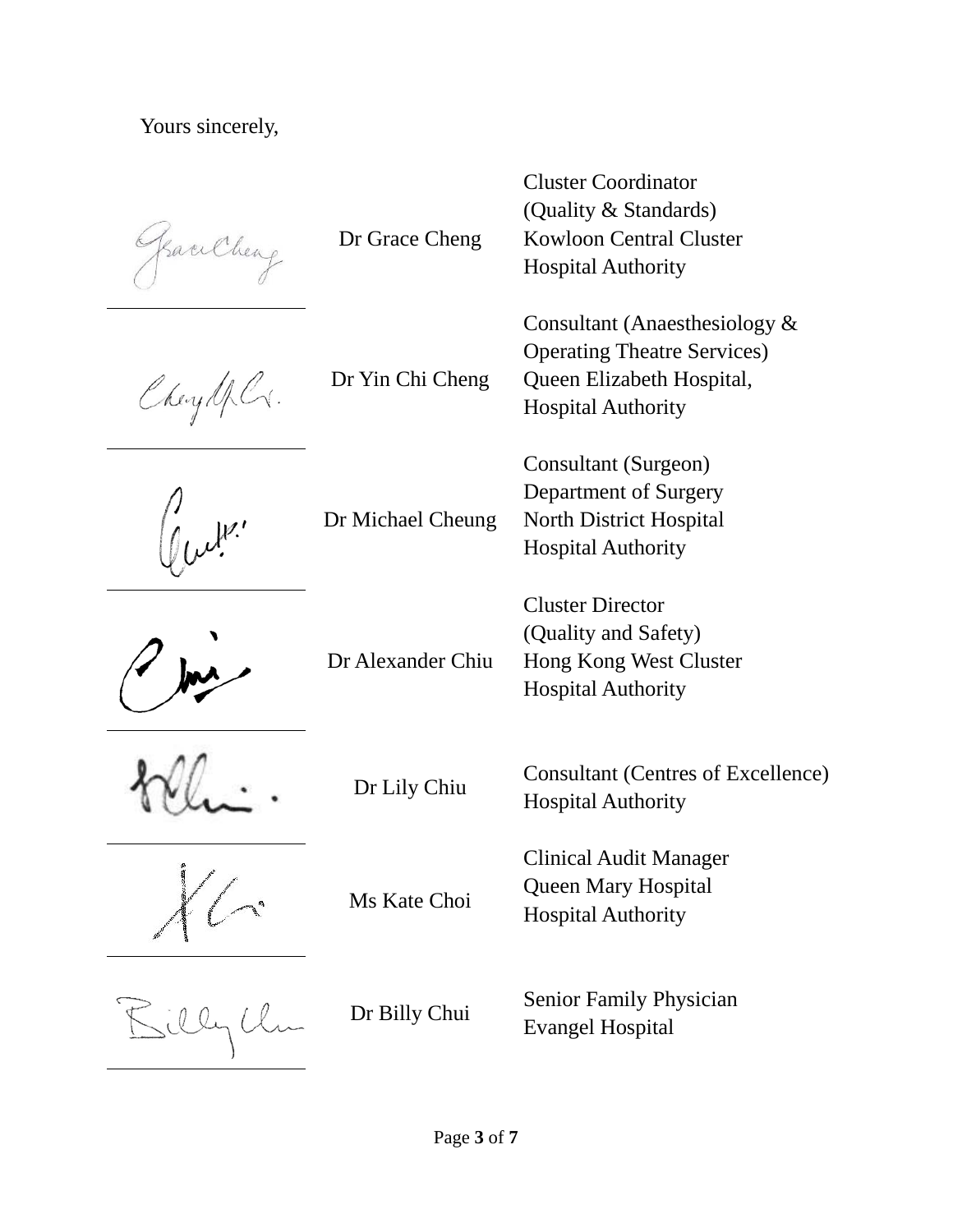Dr Kin Lai Chung







Dr Anne Kwan



Mr Yiu Wing Kwan



Dr Clarence Lam

Hospital Chief Executive, Castle Peak Hospital/ Service Director (Quality & Risk Management), New Territories West Cluster Hospital Authority

Mr John Chung Chief Physiotherapy Officer St Teresa's Hospital

Dr Jack Hung Medical Superintendent Evangel Hospital

> Chief of Service (Anaesthesiology and Pain Medicine **)** United Christian Hospital Hospital Authority

Manager I/C (Quality & Safety) Hong Kong Baptist Hospital

Dr Lawrence Lai Senior Advisor (Medical Affairs) Hospital Authority

> Consultant (Haematology) Department of Pathology & Clinical Biochemistry Queen Mary Hospital Hospital Authority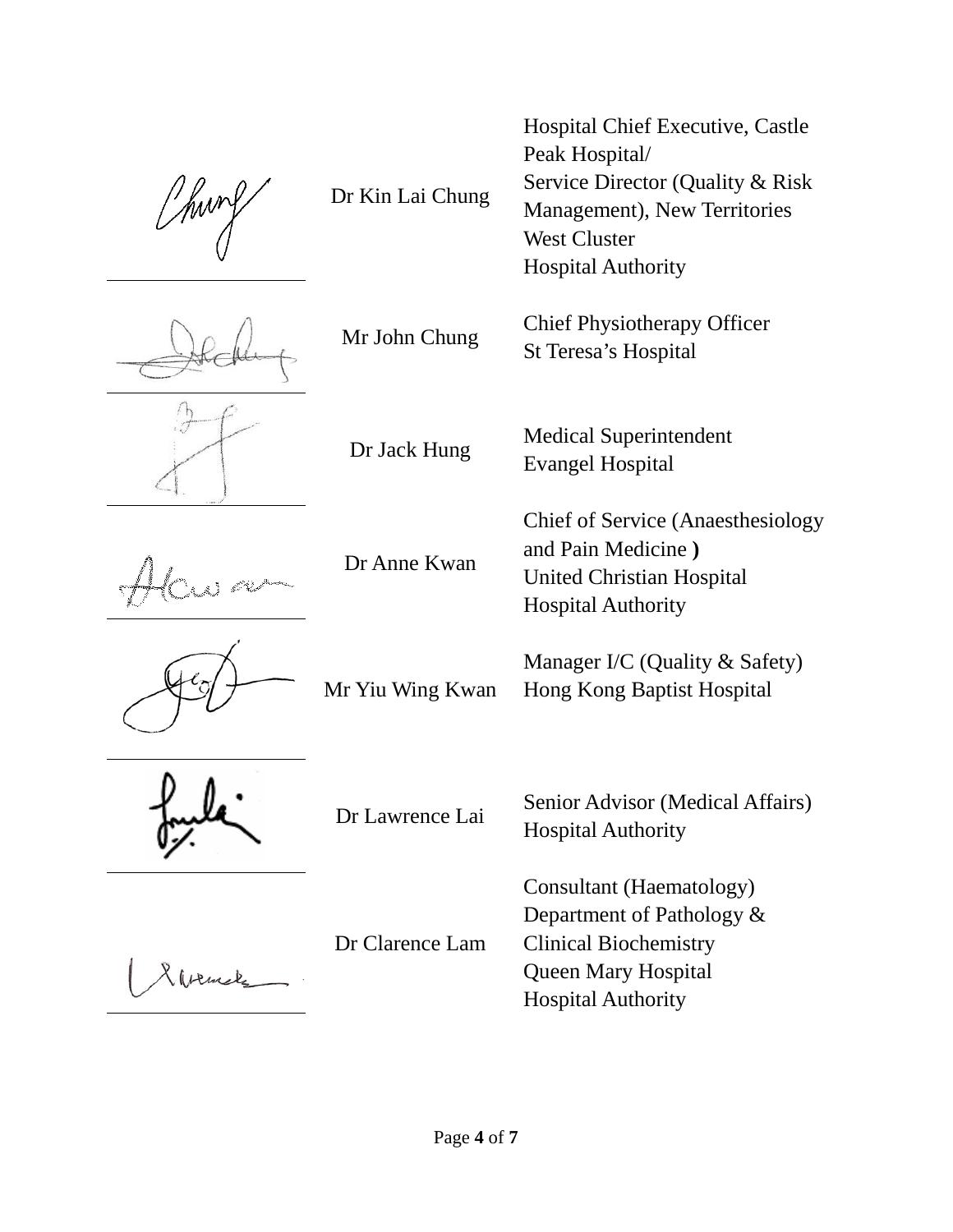Dr Chor Chiu Lau

 $46$ 

Dr Herman Lau

Mr Tarcisius Law





Ms Bernadette Lee

(Clinical Operations) Matilda International Hospital

Cluster Chief Executive Hong Kong East Cluster

Hospital Chief Executive Cheshire Home, Shatin

(Allied Health & Community)

Hong Kong East Cluster

Deputy General Manager

Hospital Authority

Hospital Authority

Executive Manager

Hospital Authority



Dr Ares Leung

Ms Joyce Leung

 $M.C.$ 

Mr Michael Ling

Cluster General Manager (Human Resources) Hong Kong West Cluster

Deputy Medical Director

Union Hospital

Hospital Authority

Department Manager (Pharmacy) Kwong Wah Hospital & Wong Tai Sin Hospital Hospital Authority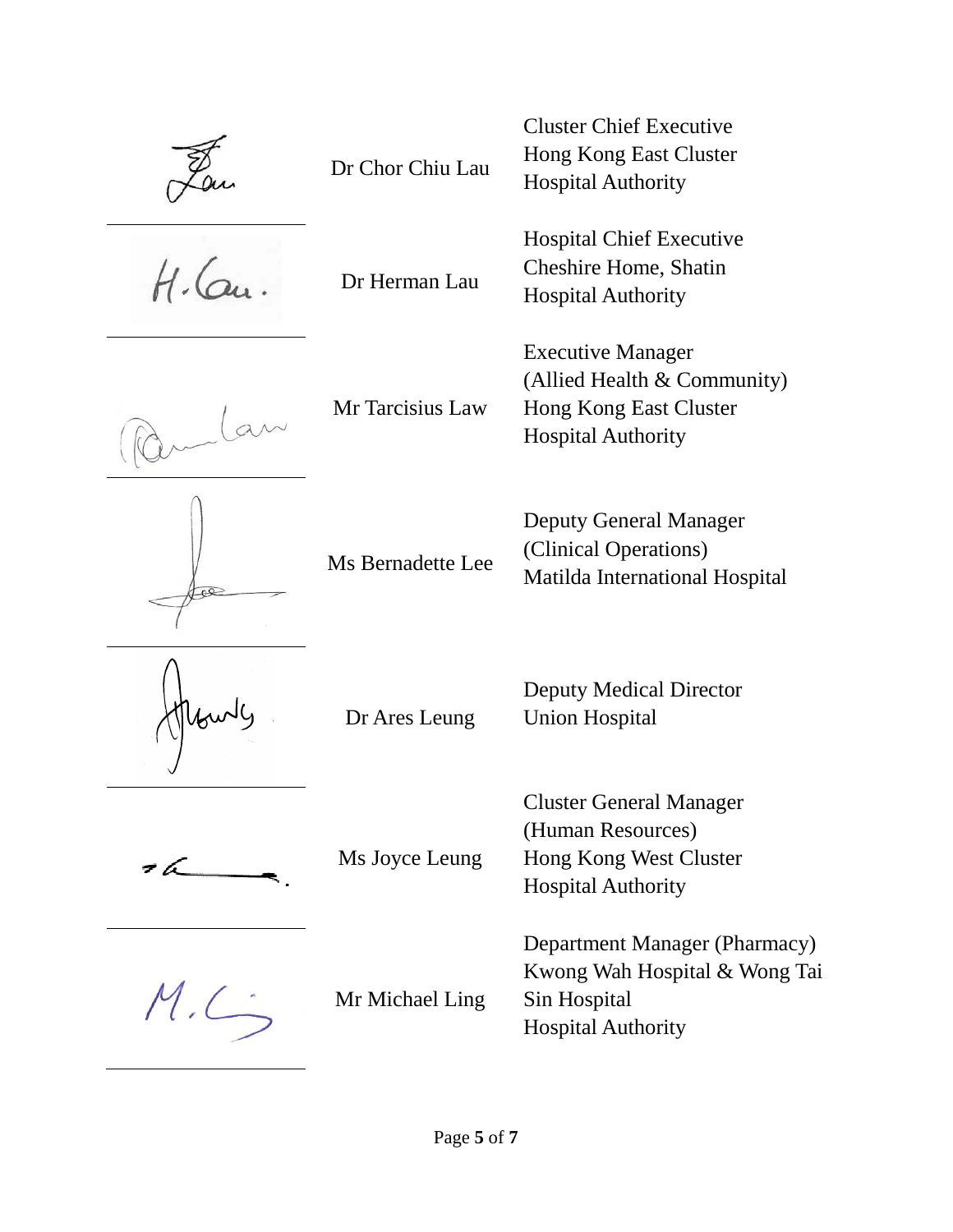$\int 9.14 f h^2$ 

Dr Joseph Lui



Dr Siu Fai Lui

Ms Manbo Man



Dr Hing Yu So

Dr Victoria Tan

Dr Chung Ngai Tang

Hospital Authority Service Director(Quality & Standards), New Territories East Cluster / Consultant (Quality & Risk Management), Hospital Authority

Cluster Chief Executive Kowloon East Cluster

Director of Nursing Services Hong Kong Sanatorium and Hospital

Cluster Coordinator (Quality and Risk Management), New Territories East Cluster /Director of Intensive Care Unit & Consultant, Prince of Wales Hospital Hospital Authority

Assistant Professor Department of Medicine Hong Kong University

Consultant Surgeon/ Co-director of Minimal Access Surgery Training Centre / Cluster Service Director (Accreditation & Standards) Hong Kong East Cluster Hospital Authority